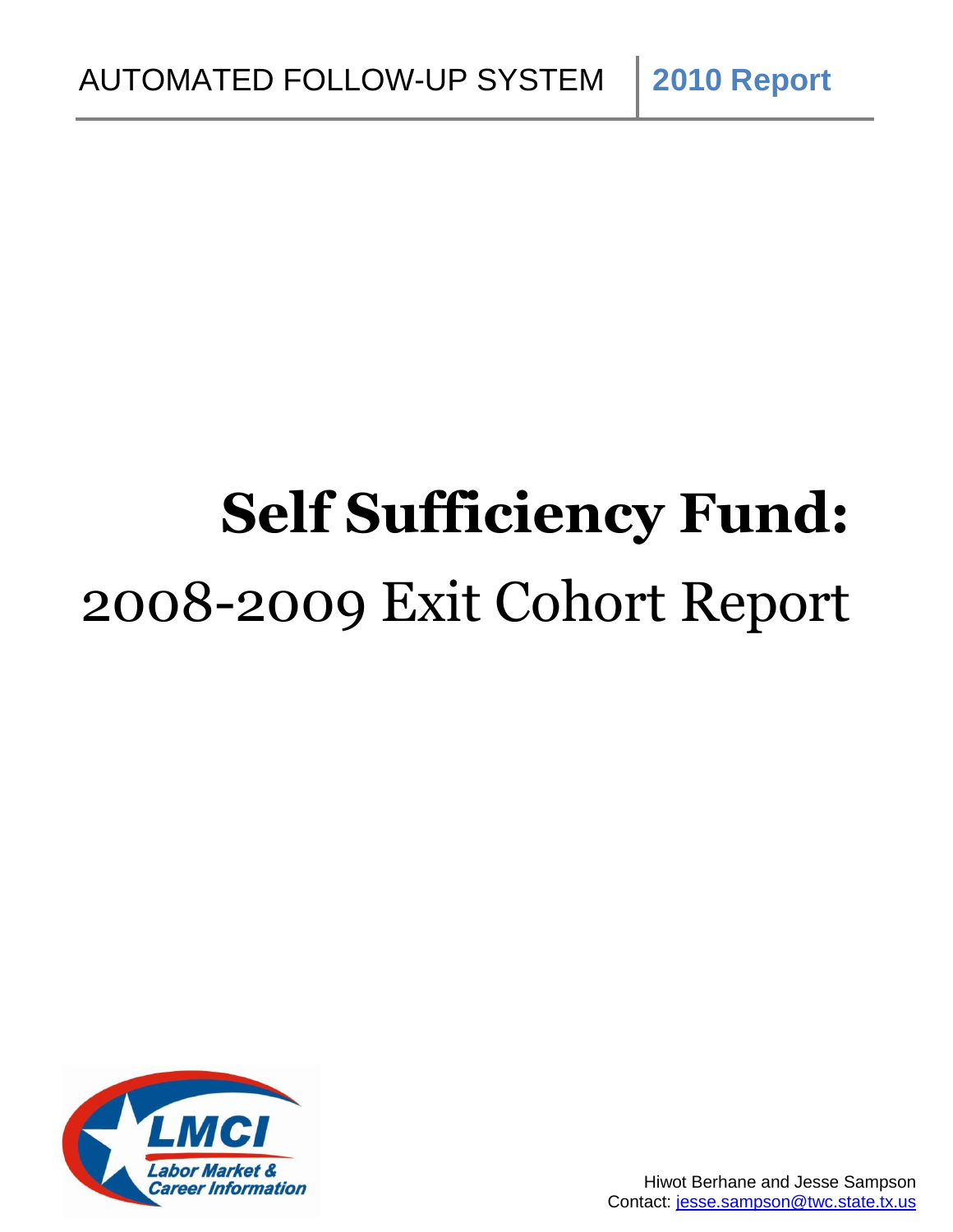# The Self-Sufficiency Fund helps families in poverty obtain training, get jobs and become independent of government financial assistance.

Breaking the cycle of poverty is extremely challenging, both for individuals and public policy. A primary reason individuals become mired in this cycle is a lack of education: low incomes lead to low education levels which in turn ensure low incomes, a process which often persists over generations (Marger 2010). In addition, due to negative externalities connected with the structure of the tax code (credits like the Earned Income Tax Credit) and means-tested transfer payments like SNAP/Food Stamps, the effective marginal tax rate for low income individuals can be extremely high, as much as 100 percent for some earners (Kotlikoff and Rapson 2006). Why would an individual earning \$25,000 per year switch to a job where she could earn \$30,000 per year if this increase in earnings led to a net loss in income due to the individual's inability to qualify for government benefits? This phenomenon becomes increasingly pronounced as earners approach the discontinuity for qualifying for transfer payments and/or low-income tax credits, and creates an incentive to remain unemployed or employed part-time rather than move into higher-wage jobs which could lead to self sufficiency.

One way to reduce this problem is to increase individuals' human capital through education, empowering them to find jobs that pay enough to propel them out of poverty. However, without a connection to the dynamics of the local labor market—the workforce needs of local employers and the strongest sectors in terms of job growth and wages—education alone is often insufficient to break the cycle of poverty. Employer-customized training programs are a proven solution to help accomplish the policy goal of moving poor and low-income individuals towards independence from government assistance. The State of Texas' main vehicle to provide customized training to low-income individuals is the Self-Sufficiency Fund (SSF), funded by state general revenue (Texas Labor Code §309.002), with a budget of \$3,243,413 in the most recent fiscal year (2010).

Multiple recent studies have shown that employer involvement, the hallmark of customized training, improves earnings and employment outcomes for trainees (see, e.g. Grubb 1996; Kane and Rouse 1999; Duane and Gill 1997, Mathur et. al. 2004; Holzer and Martinson 2005; Maguire et. al. 2009; Martinson 2010). In addition to employer involvement, the focus on the strongest sectors in and deep understanding of the local economy that SSF grantees can achieve have been empirically demonstrated to particularly benefit SSF's target population of younger, low-income adults (Maguire et. al. 2009; Roder and Elliot 2011).

The type of training provider also matters: sub-baccalaureate training providers like those receiving SSF grants "can be nimble allies of employers and other workforce partners in providing training that is specific to the needs of a particular employer or industry…and allow ‗ownership' at the company level in order to foster a greater tie-in with local economic development authorities" (Romer 2009). Incumbent worker training programs like SSF are a strategy the literature highlights as particularly effective at improving outcomes for low-skill workers, who might not receive training otherwise (Martinson 2010).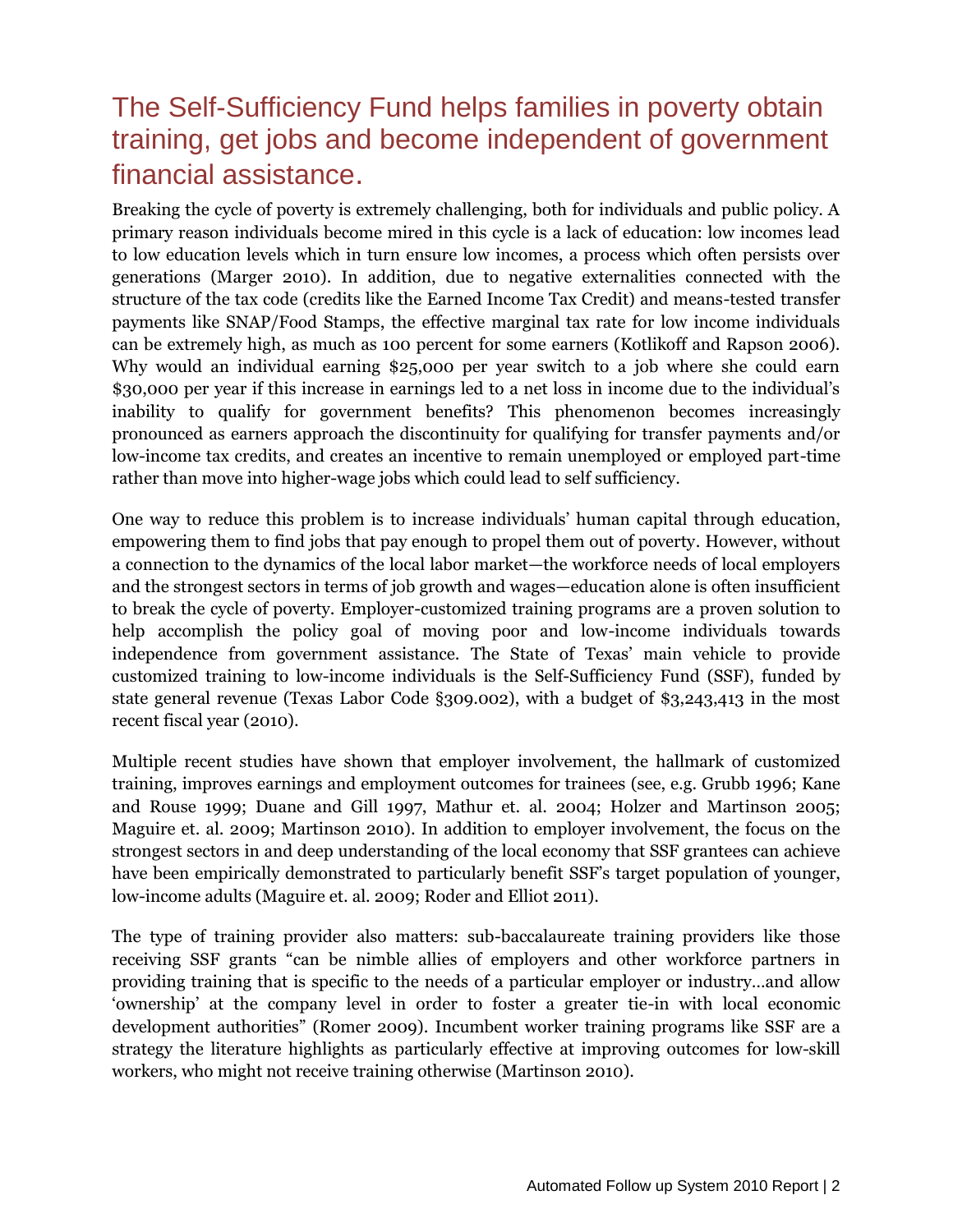The primary challenge facing these programs is to continue strengthening connections between businesses, training providers and local workforce and economic development entities (Holzer and Nightingale 2009).

# **INTRODUCTION**

# **PURPOSE OF THE REPORT**

Senate Bill 281 (2003) requires the Texas Workforce Commission (TWC) to, at least annually, issue an analysis of the job placement performance of each workforce development program by occupation and by training provider (possibly including other relevant data), for the previous one-year, three-year, and five-year periods. TWC's Labor Market and Career Information (LMCI) department fulfills this mandate. We provide these data in the spirit of continuous improvement and do not seek to single out or punish any program, provider or geography. LMCI's mission is to improve the way Texans make career and educational decisions by providing useful and reliable information about careers, educational training options and jobs. For more information, visit [www.lmci.state.tx.us.](http://www.lmci.state.tx.us/)

#### **STRUCTURE OF THE REPORT**

This report addresses the set of individuals (cohort) that exited Self Sufficiency Fund programs in 2008-2009. The report examines a snapshot of the cohort's outcomes, i.e. their employment and median earnings, in the fourth quarter of 2009 (Q42009). Three-year and five-year snapshots of this cohort's outcomes in Q42012 and Q42014 will be added to the report as the data become available. The report's body provides a high-level overview and analysis of the data. Detailed tables of all measures discussed here can be found in the appendix.

#### **METHODOLOGY**

LMCI received 28,634 SSF seed records from the Policy and Service Delivery Department of TWC's Workforce Development Division for participants exiting in 2008-2009. Each seed record represents a unique combination of a participant's Social Security Number (SSN) and a program service. Because participants often receive more than one service, the input file includes many duplicate records, which LMCI condenses into one unique record per participant. After removing duplicates, 1,602unique records remained for analysis. LMCI also links the seed record to Texas Bureau of Vital Statistics data to identify and exclude deceased participants. After performing this exclusion, 1,564 participants remained in the analysis.

LMCI then links the seed record files to several government databases to determine outcomes. The primary database we used for this report is the TWC Unemployment Insurance (UI) database, which contains information on employment status and earnings. We also performed linkages to the Texas Higher Education Coordinating Board (THECB) master enrollment file to identify participants enrolled in post-secondary education, and the Federal Employment Data Exchange System (FEDES) to locate any participants employed in federal civil service or the military. <sup>1</sup> If linkages to these databases result in a match, LMCI retains the participant's earnings and the North American Industry Classification System (NAICS) code of the employer of record for analysis. If a participant has multiple employers, LMCI adds that participant's wages across NAICS codes and uses the NAICS of the employer paying the most wages for

 $\overline{a}$ <sup>1</sup> FEDES includes employment data from the Department of Defense, the Federal Office of Personnel Management and the US Postal Service, although linkages to US Postal Service data were not performed for this cohort.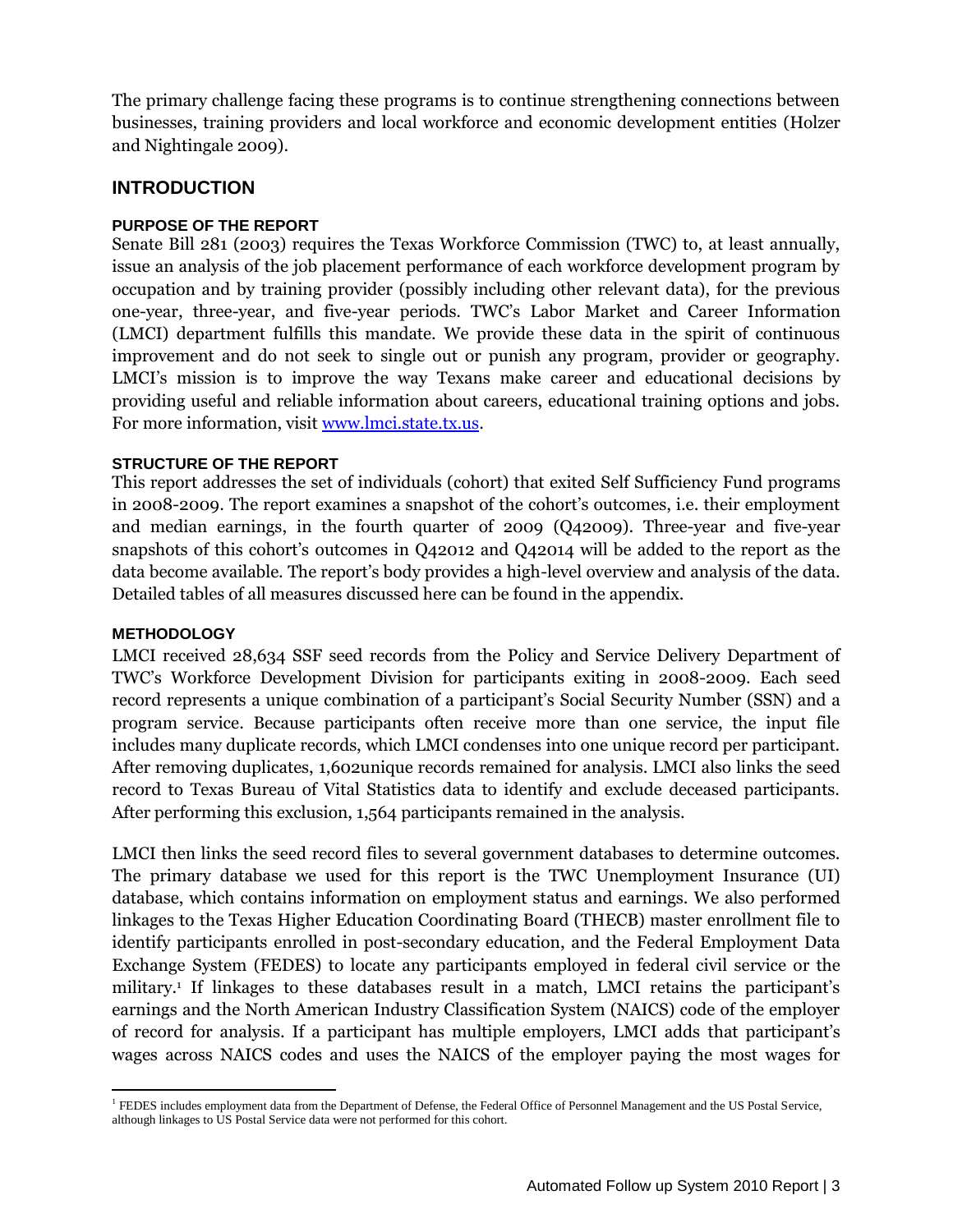analysis. If a participant has the same earnings across multiple employers, LMCI retains the NAICS of the employer with the most employees.

For the one-year analyses, LMCI defines "performance" as laid out in Senate Bill 281 using two basic metrics: employment and median quarterly earnings in a given period after exit (Q42009 in this case). We report median quarterly earnings rather than mean quarterly earnings due to the wide range of earnings reported. Median quarterly earnings are a more robust measure of central tendency and prevent extreme observations from skewing the results.

In 2010, LMCI made a slight alteration in the way we report services provided for the Skills Development Fund. On average, most participants take multiple courses in multiple programs. However, to effectively calculate participant earnings, the data must be unduplicated. In this process, valuable information regarding courses taken was lost. As a result, starting from the 2010 report on the 2008-2009 exit cohort, we report the total number of times each course was taken rather than assigning one course to each participant. This allows the reader to determine which classes were taken overall, but the sum totals will not match other the cohort total.

For the three-year and five-year ("longitudinal") analyses, LMCI reports employment and median quarterly earnings three (or five) years after exit and employment retention over the period (i.e., the percentage of individuals employed at program exit still employed three or five years later). We then compare these outcomes across various categories such as industry of employment or occupation which vary with each program's data collection requirements. LMCI always reports outcomes by training provider and variables capturing occupation to comply with our mandate under SB 281, but we include demographics or other observed participant characteristics when available.

# **CAVEATS ABOUT THE DATA AND ANALYSIS**

 $\overline{\phantom{a}}$ 

To our knowledge, there is no better source of data on labor market outcomes than UI wage records, but these data have some limitations. UI wage records do not cover individuals engaged in certain types of employment ranging from domestic workers to railroads.<sup>2</sup> The collection of UI wage data involves editing to clean incoming data. However, inaccurate wage records may remain in the system unless and until a claim for UI benefits is filed. SSNs are not validated against a national database, so fraudulent SSNs may be present in the data as well as multiple individuals using one SSN (leading to outlandishly high earnings in some cases). Neither occupational title nor hours worked per quarter are reported, preventing us from calculating hourly wage and determining relatedness of training to employment or part-time/full-time status. This characteristic of the data sometimes leads to very low earnings in the case of individuals who worked for only part of a quarter we sampled. Despite these limitations, data from UI wage records provide an invaluable glimpse of post-exit achievements of workforce training participants.

Many factors, particularly the dynamics of the local economy and interplay with national and international trends all drive the metrics we use. The metrics tell part of the story about performance, but should not be used alone to make judgments about the quality (or lack thereof) of a single provider, Workforce Development Area or program.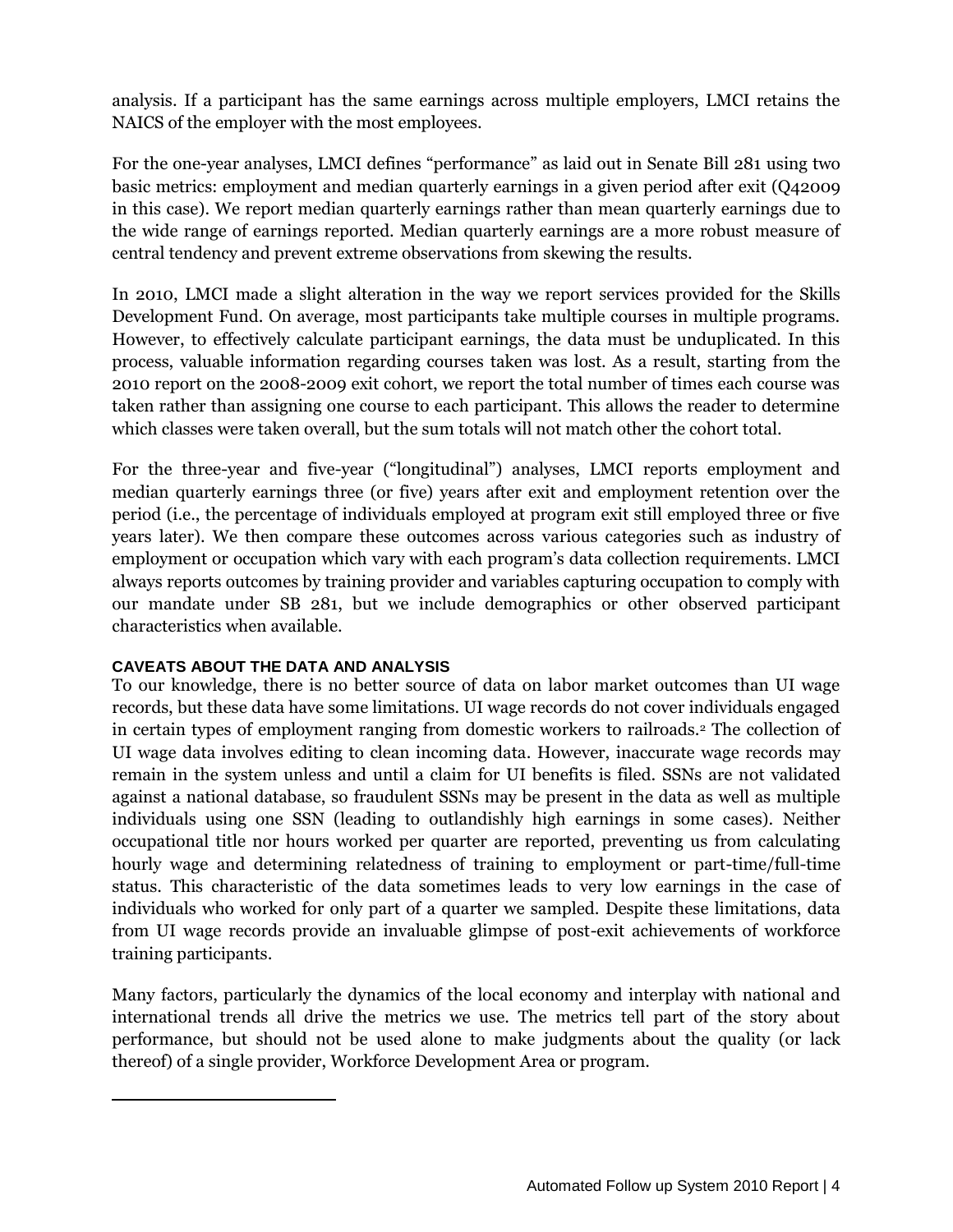# **RESULTS: SELF SUFFICIENCY FUND 2008-09 EXITERS**

In total, 1,592 SSF participants exited the program in 2008-2009. After linking data to the Texas Bureau of Vital Statistics' database to identify and exclude deceased participants, 1,564

participants remained for analysis. Our snapshot of cohort outcomes for the fourth quarter of 2009 (Q42009) found 84.6 percent of the exit cohort employed (Figure 1). Most participants, 94.9 percent, successfully completed their SSF training. Successful program completers were employed at a much higher rate in Q4 2009 than non-completers: 68.5 percent compared to 46.2 percent. Linkages with Texas Higher Education Coordinating Board data found 6.1 percent of the 2009 SSF exit cohort enrolled in post-secondary education (this number includes both participants enrolled in higher education but not working, and participants simultaneously working and enrolled in higher education).

The median quarterly earnings for the cohort were \$4,777, approaching the Texas median worker's 2009 quarterly earnings of \$6,663 (Figure 2). <sup>3</sup> The first quartile of earnings was \$2,863 and the third quartile was \$6,830. Successful completers had over twice the median earnings of those who did not complete the training (\$4,844

l





#### **FIGURE 2 DISTRIBUTION OF EARNINGS, SSF 2008-2009 EXITERS**



<sup>3</sup>Texas median quarterly worker earnings were derived by dividing estimates of annual median worker earnings from the US Census Bureau's American Community Survey (2009 one-year estimates) by four.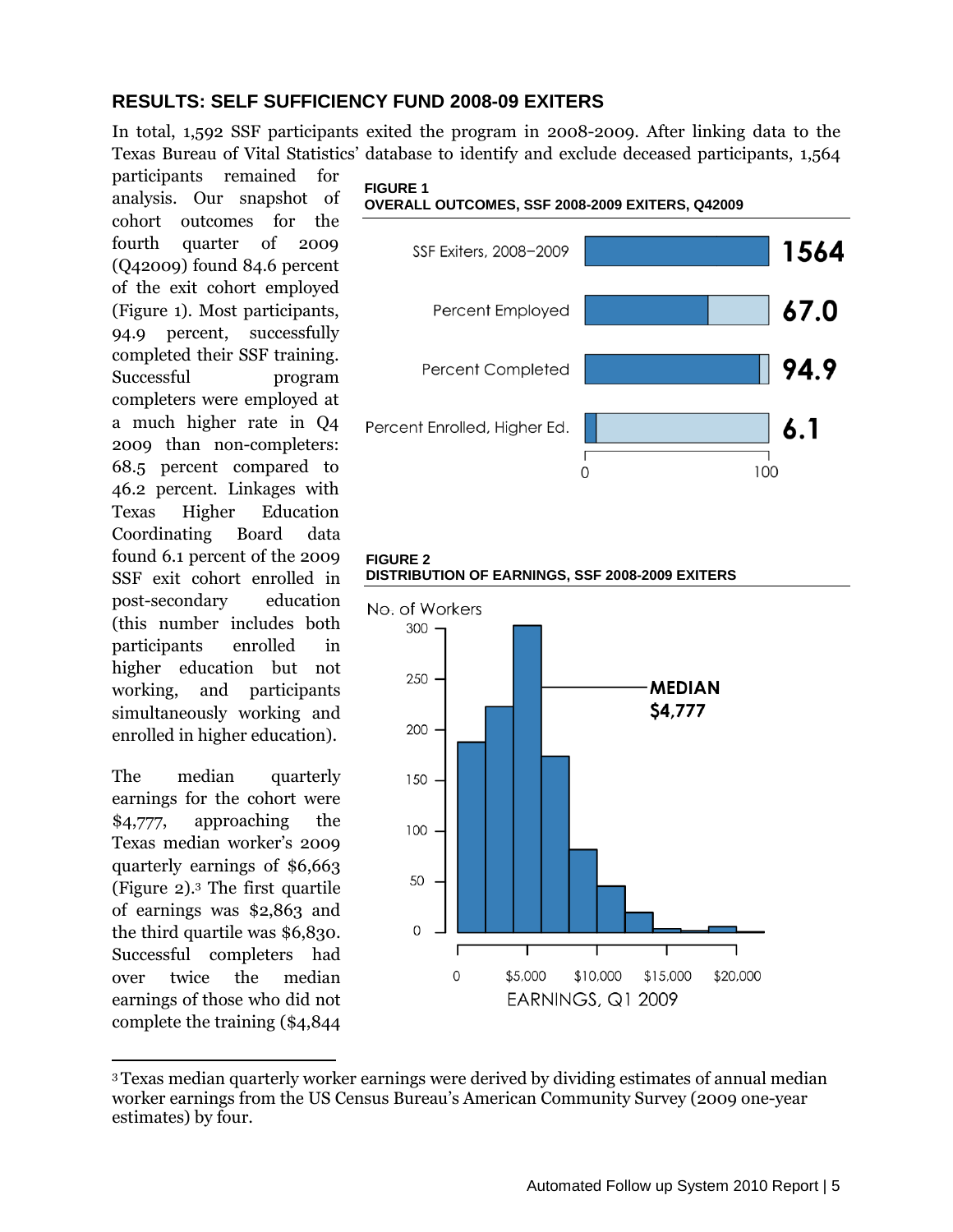for successful completers compared to \$2,094 for those who did not complete the program successfully).

Of seven Workforce Development Areas (WDAs) where SSF participants from the 2008-2009 exit cohort were found, Lower Rio Grande Valley WDA (McAllen-Harlingen) had the most SSF participants, 761, almost half of the cohort. Upper Rio Grande WDA (El Paso) had the highest post-exit employment rate at 82.4 percent. Dallas WDA had the highest median earnings (\$6,574). Figure 3 shows employment and earnings by WDA. The blue areas of the pie charts on each WDA represent the percent of each WDA's share of the cohort found employed in Q42009. The shading shows WDA median quarterly earnings (darker is higher).

#### **FIGURE 3 OUTCOMES BY GEOGRAPHY (LWDA)**

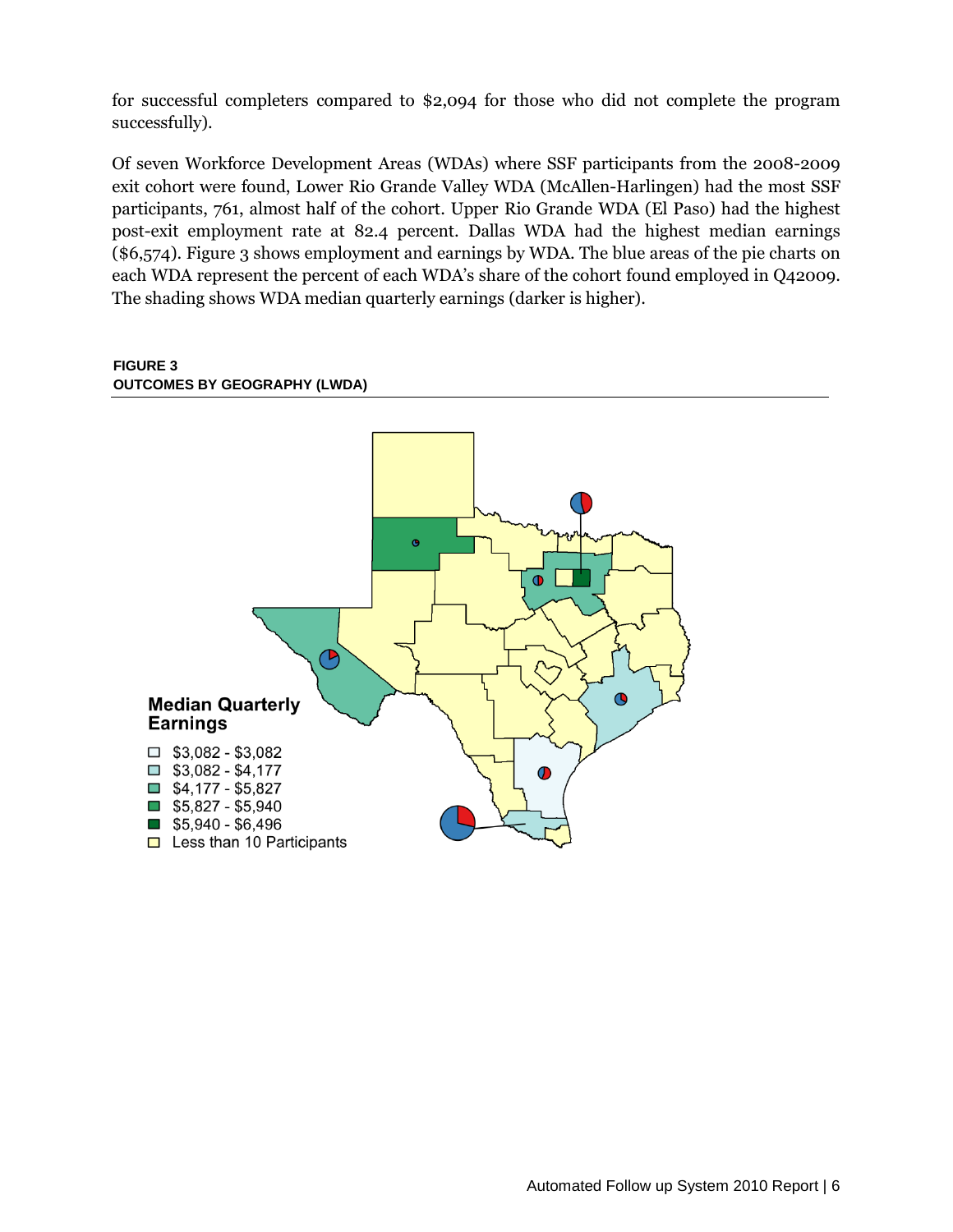The nine training providers who trained SSF 2008-2009 exiters included community colleges such as El Centro College in Dallas. They also included community organizations like the Greater El Paso Chamber of Commerce. South Texas College in McAllen continued to be the SSF program's workhorse, serving 761 participants or nearly half of the exit cohort and still achieving the third-best employment outcomes, over 71 percent. The Greater El Paso Chamber of Commerce had the best outcomes, far exceeding the other providers in employment and earnings (88.0 percent employed and median quarterly earnings of \$6,702). This strong performance was perhaps attributable to expert knowledge of the workforce needs of local businesses and strong relationships with these businesses. The average number of participants per provider was 156. Figure 4 compares outcomes across all training providers: the percent of participants employed during the study period is shown on the horizontal axis, median quarterly earnings on the vertical axis and number of participants by the area of the circle.



### **FIGURE 4 OUTCOMES BY TRAINING PROVIDER**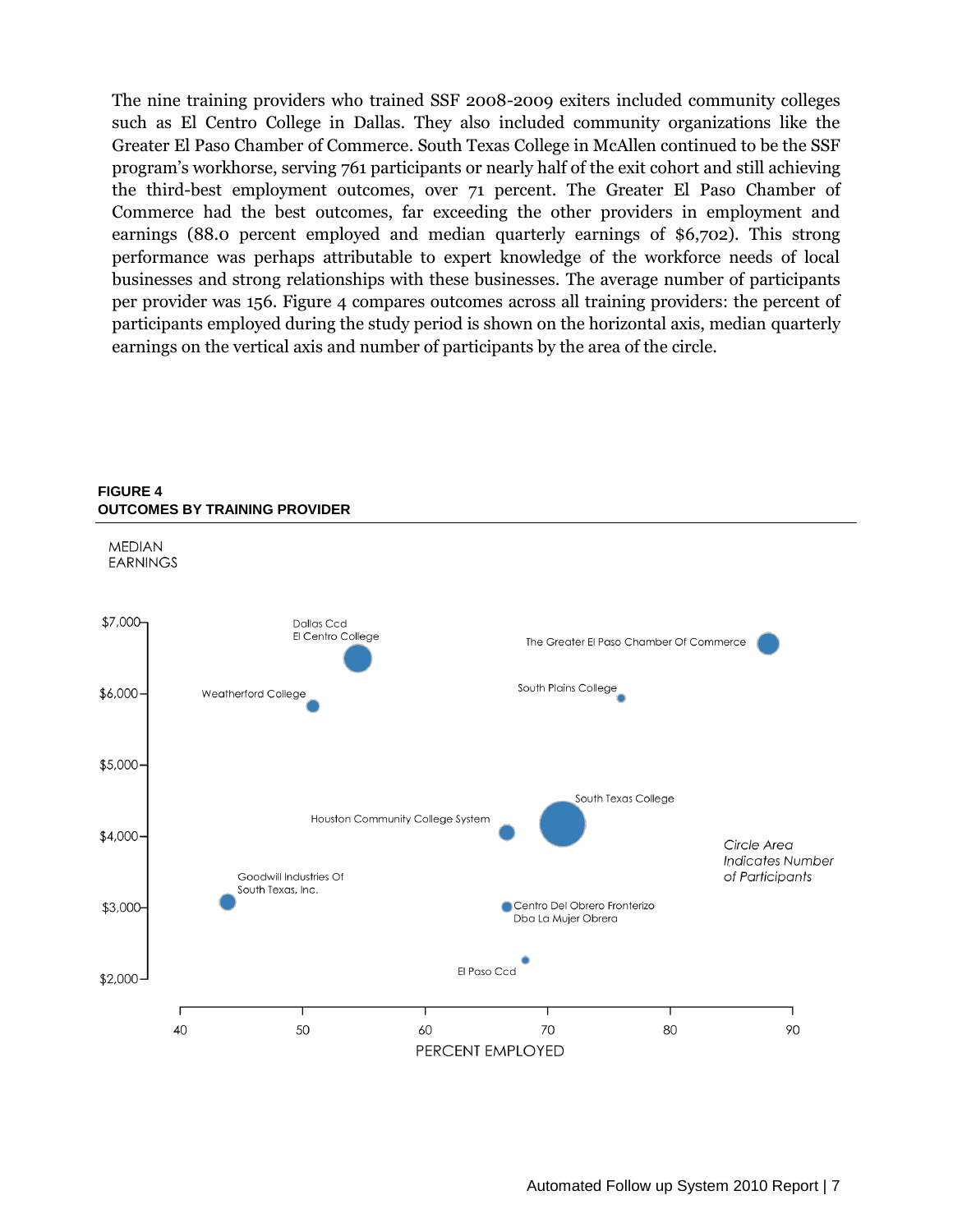Classification of Instructional Program Programs (CIP) codes are a system to organize and describe academic programs and fields of study. Since SSF participants take courses from community colleges, CIP codes provide an effective way to compare actual services SSF provided. SSF participants took courses in a variety of CIP codes, and most participants took multiple courses (four on average). As a result, we have presented courses by CIP in Figure 5 as a percent of all courses taken rather than as a percent of the cohort. Figure 5 also displays the percent employment of individuals who took these courses. For example, over 40 percent of all courses taken were in the Truck & Bus Driver CIP/program area, and 54.5 percent of individuals who took a course in Truck & Bus Driver were found employed in Q42009.



# **FIGURE 5 TOP TEN COURSES TAKEN (CIP)**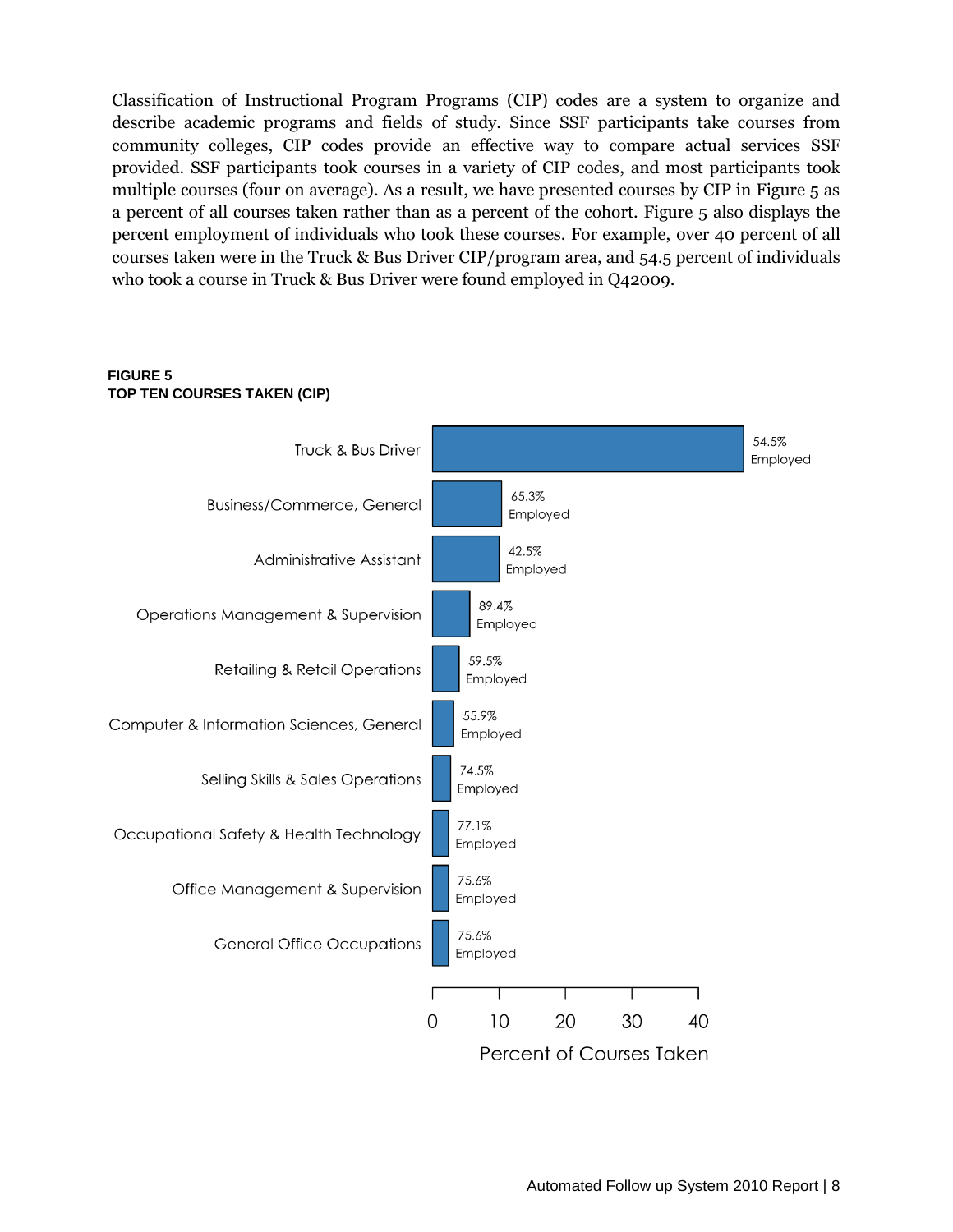SSF participants were employed in diverse industries (North American Industrial Classification System or NAICS codes). Of the top five industries, Business Support Service (largely temporary staffing agencies), employed the most participants: 8.3 percent of the cohort. General Medical and Surgical Hospitals had the highest median quarterly earnings, \$5,954. Figure 5 shows the top five NAICS by employment, the percent of the cohort they employed and median quarterly earnings.

In terms of occupations (associated with Standard Occupational Codes) reported for SSF participants, Customer Service Representatives was by far the largest, employing close to 44 percent of the cohort and perhaps best interpreted as a demonstration of the strength of the call center industry in the Rio Grande Valley.)

See the Appendix for detailed tables on the 2008-2009 SSF exit cohort.



#### **FIGURE 5 TOP FIVE OCCUPATIONS (SOC), PROGRAMS (CIP) & INDUSTRIES (NAICS) WITH MEDIAN QUARTERLY EARNINGS**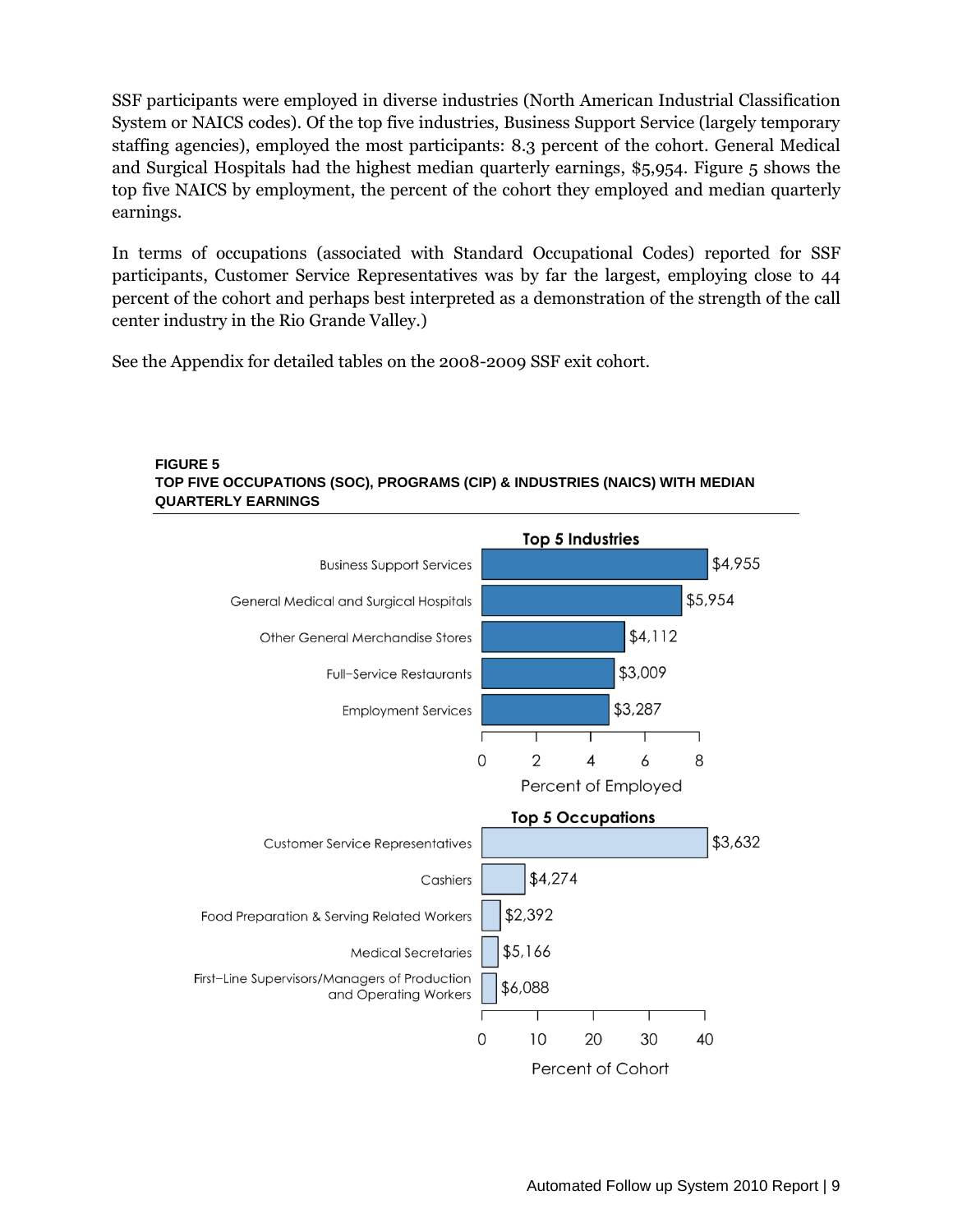# **APPENDIX: DETAILED TABLES**

―.‖ Indicates data withheld due to small cell size, to protect the personal information of participants.

#### **Table 1**

#### **Outcomes by Completion Status, 2008-2009 SSF Exiters**

| <b>Exit Status</b>          | N     | % Working | <b>Median Earning</b> |
|-----------------------------|-------|-----------|-----------------------|
| Completed, Successfully     | 1.484 | 68.5      | \$4,844               |
| Completed, Not Successfully | 26    | 46.2      | \$2,071               |
| Dropped Out                 | 40    | 40.0      | \$2,232               |
| Other                       | 14    |           | \$1,979               |
| Total                       | 1,564 | 67.0      | \$4,777               |

#### **Table 2**

#### **Outcomes by Geography (LWDA), 2008-2009 SSF Exiters**

| <b>LWDA</b>             | N     | % Working      | <b>Median Earning</b> |
|-------------------------|-------|----------------|-----------------------|
| Upper Rio Grande        | 239   | 82.4           | \$5,775               |
| South Plains            | 25    | 76.0           | \$5,940               |
| Lower Rio Grande Valley | 761   | 71.2           | \$4,177               |
| <b>Gulf Coast</b>       | 90    | 66.7           | \$4,055               |
| Dallas                  | 288   | 54.5           | \$6,496               |
| <b>North Central</b>    | 59    | 50.9           | \$5,827               |
| <b>Coastal Bend</b>     | 98    | 43.9           | \$3,082               |
| North East Texas        | ٠     | $\blacksquare$ | ٠                     |
| Total                   | 1.564 | 67.0           | \$4,777               |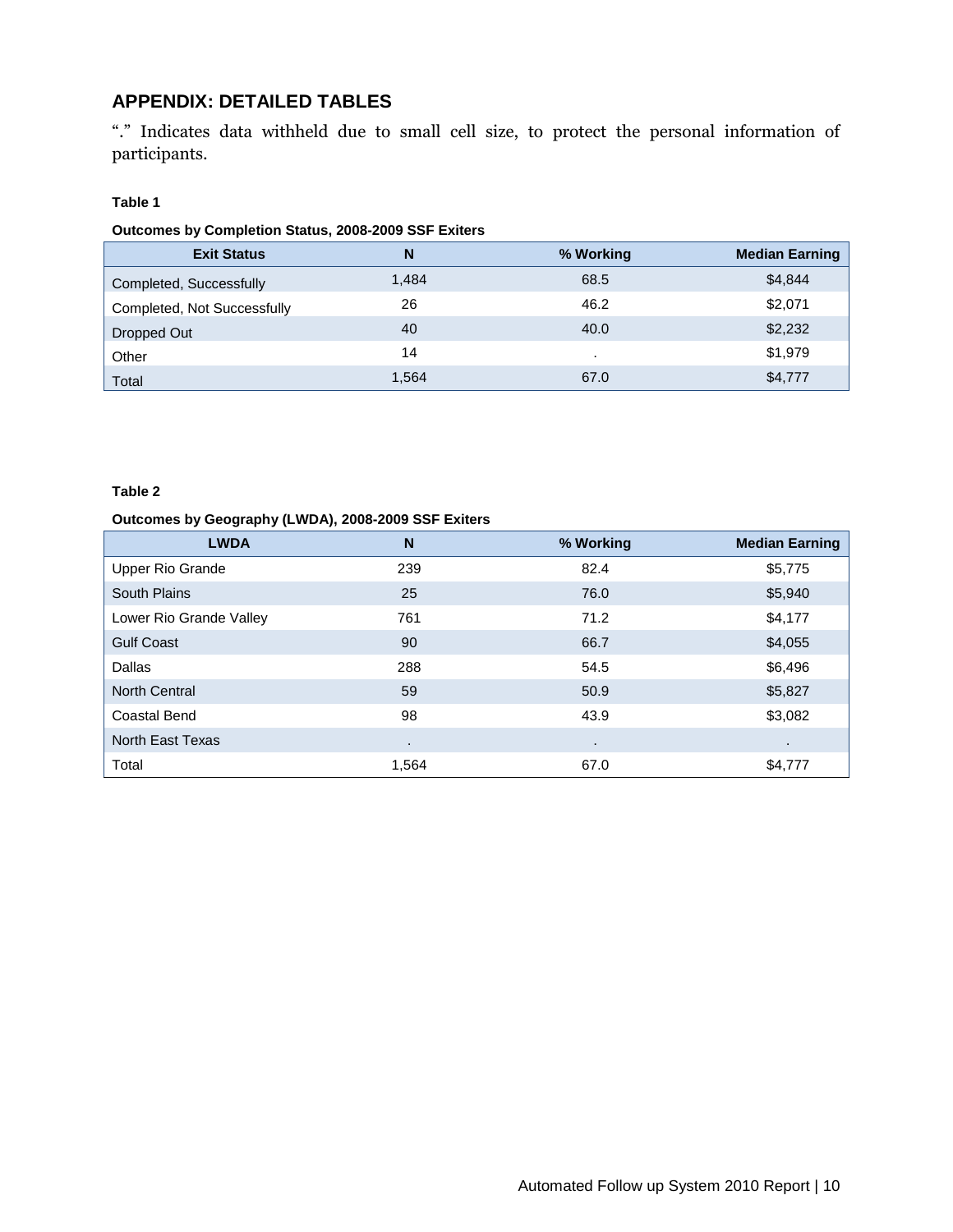#### **Table 3**

#### **Outcomes by Industry of Employment, 2008-2009 SSF Exiters**

| <b>NAICS Title</b>                                            | <b>N</b> Working | $%$ of<br><b>Cohort</b> | <b>Median Earning</b> |
|---------------------------------------------------------------|------------------|-------------------------|-----------------------|
| <b>Business Support Services</b>                              | 87               | 8.3                     | \$4,955               |
| General Medical and Surgical Hospitals                        | 77               | 7.3                     | \$5,954               |
| Other General Merchandise Stores                              | 55               | 5.2                     | \$4,112               |
| <b>Full-Service Restaurants</b>                               | 51               | 4.9                     | \$3,009               |
| <b>Employment Services</b>                                    | 49               | 4.7                     | \$3,287               |
| Home Health Care Services                                     | 44               | 4.2                     | \$3,676               |
| Limited-Service Eating Places                                 | 34               | 3.2                     | \$2,311               |
| Agriculture, Construction, and Mining Machinery Manufacturing | 32               | 3.1                     | \$7,093               |
| <b>General Freight Trucking</b>                               | 31               | 3.0                     | \$6,707               |
| <b>Grocery Stores</b>                                         | 29               | 2.8                     | \$3,429               |

#### **Table 4**

#### **Top Ten SSF Programs of Study (CIP Codes), 2008-2009 Exiters**

| <b>CIP</b>                               | % of Courses Taken | N.    | <b>N</b> Working | % Working |
|------------------------------------------|--------------------|-------|------------------|-----------|
| Operations Management & Supervision      | 5.6%               | 301   | 269              | 89.4      |
| Occupational Safety & Health Technology  | 2.4%               | 131   | 101              | 77.1      |
| Office Management & Supervision          | 2.4%               | 127   | 96               | 75.6      |
| General Office Occupations               | 2.4%               | 127   | 96               | 75.6      |
| Selling Skills & Sales Operations        | 2.7%               | 145   | 108              | 74.9      |
| Business/Commerce, General               | 10.4%              | 559   | 365              | 65.3      |
| Retailing & Retail Operations            | 4.0%               | 215   | 128              | 59.5      |
| Computer & Information Sciences, General | 3.2%               | 170   | 95               | 55.9      |
| Truck & Bus Driver                       | 46.8%              | 2,520 | 1,374            | 54.5      |
| Administrative Assistant                 | 10.0%              | 537   | 228              | 42.5      |
| Total                                    | 100.0              | 5,389 | 3,231            | 60.0      |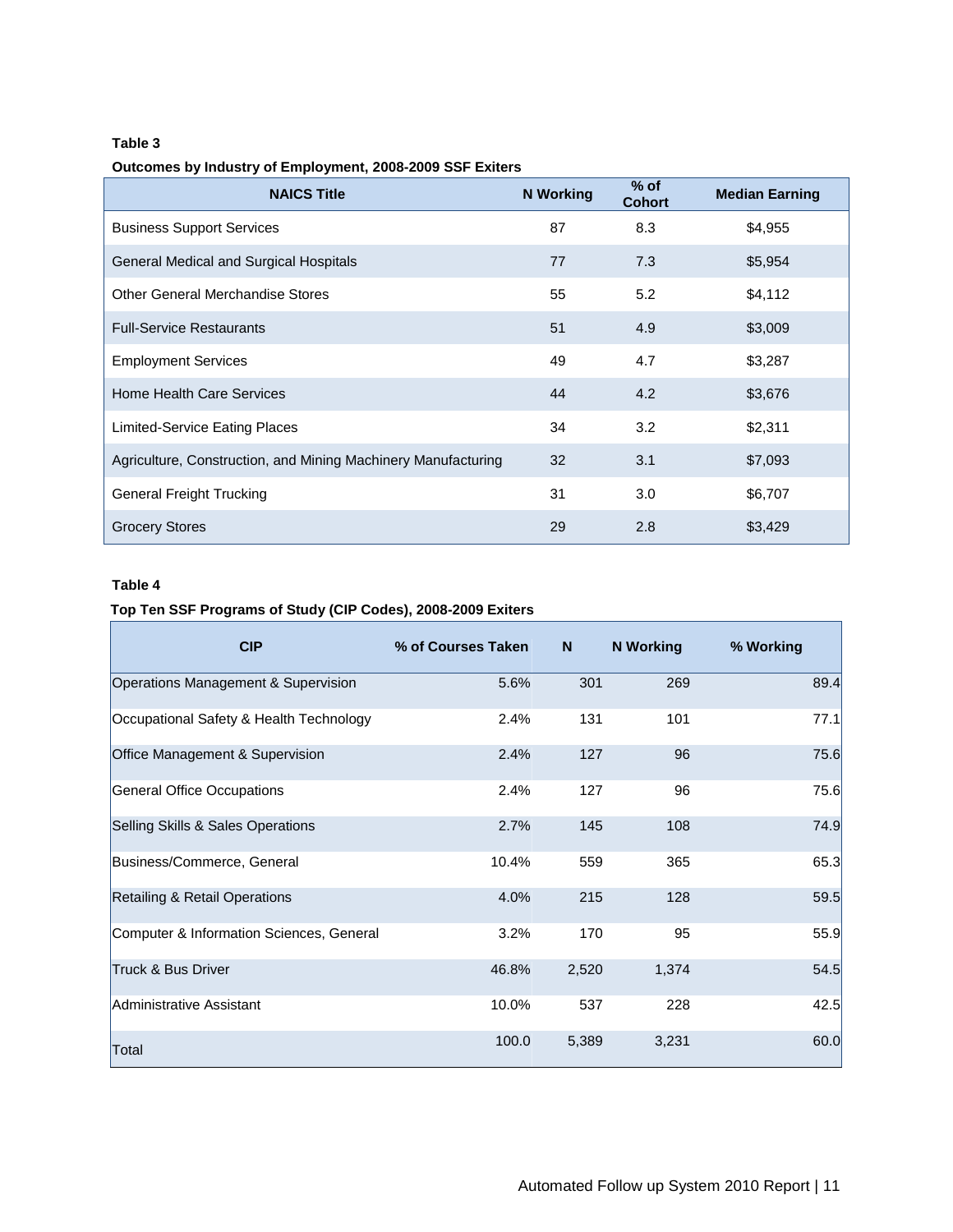#### **Table 5 Top Ten Occupations (SOC Code), SSF 2008-2009 Exiters**

| <b>SOC Title</b>                                                                     | N   | % of Cohort | % Working | <b>Median Earnings</b> |
|--------------------------------------------------------------------------------------|-----|-------------|-----------|------------------------|
| <b>Medical and Clinical Laboratory Technicians</b>                                   | 24  | 1.5%        | 91.7%     | \$5,602                |
| <b>Medical and Clinical Laboratory Technicians</b>                                   | 24  | 1.5%        | 91.7%     | \$5,602                |
| <b>First-Line Supervisors/Managers of</b><br><b>Production and Operating Workers</b> | 40  | 2.6%        | 87.5%     | \$6,088                |
| <b>Other Medical Support</b>                                                         | 20  | 1.3%        | 85.0%     | \$5,988                |
| <b>Medical Secretaries</b>                                                           | 45  | 2.9%        | 84.4%     | \$5,166                |
| <b>Cashiers</b>                                                                      | 120 | 7.7%        | 70.0%     | \$4,274                |
| <b>Food Preparation and Serving Related</b><br><b>Workers, All Other</b>             | 51  | 3.3%        | 66.7%     | \$2,392                |
| <b>Customer Service Representatives</b>                                              | 633 | 40.5%       | 66.0%     | \$3,632                |
| <b>No Occupation Provided</b>                                                        | 409 | 26.2%       | 55.3%     | \$5,744                |
| <b>Welders, Cutters, Solderers, and Brazers</b>                                      | 38  | 2.4%        | 50.0%     | \$4,916                |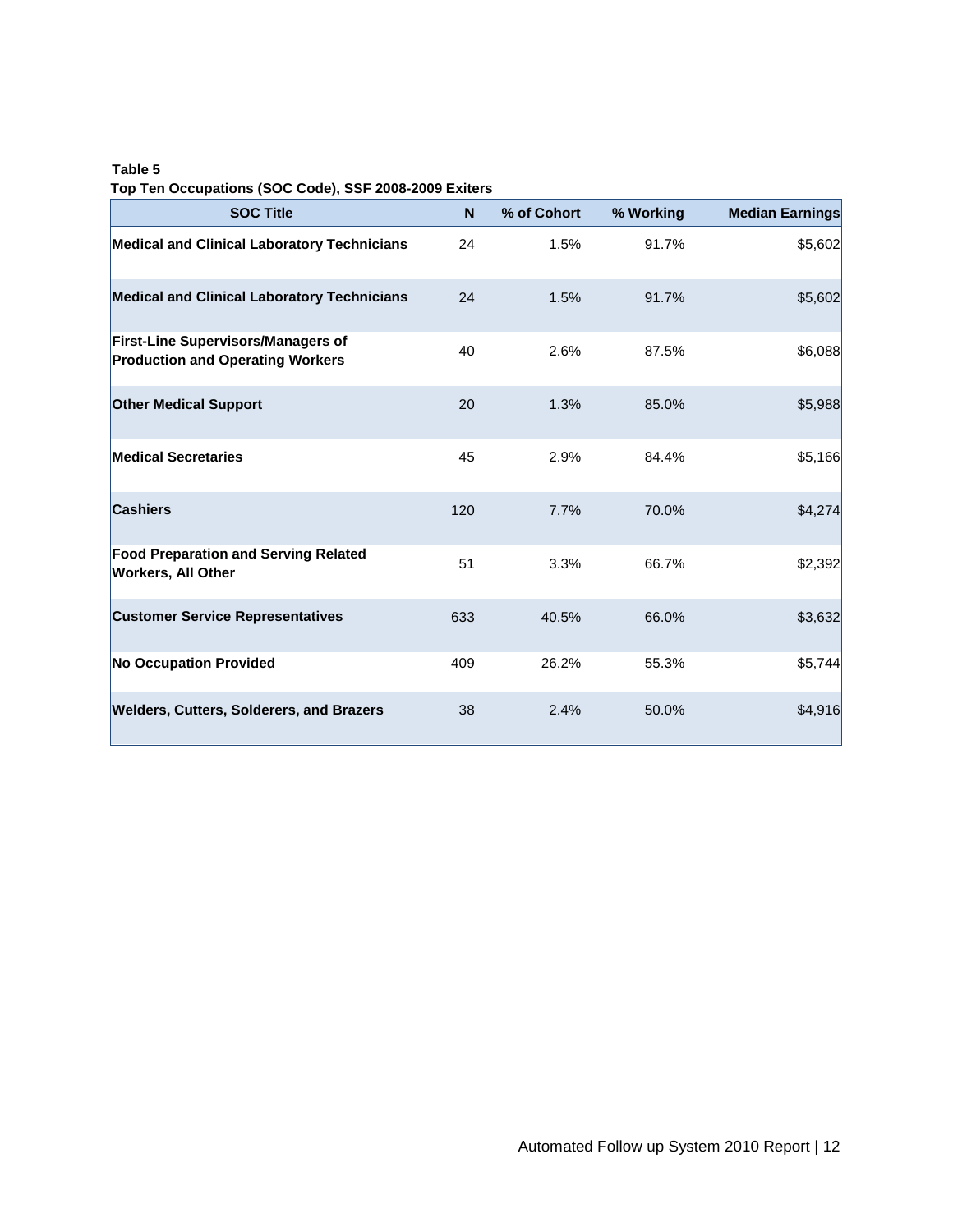#### **Table 6**

#### **Outcomes by Training Provider, 2008-2009 SSF Exiters**

| <b>Provider</b>                                  | N     |      | % Working Median Earnings |
|--------------------------------------------------|-------|------|---------------------------|
| The Greater El Paso Chamber Of Commerce          | 175   | 88.0 | \$6,702                   |
| South Plains College                             | 25    | 76.0 | \$5,940                   |
| South Texas College                              | 761   | 71.2 | \$4,177                   |
| <b>El Paso Community College District</b>        | 22    | 68.2 | \$2,266                   |
| Centro Del Obrero Fronterizo Dba La Mujer Obrera | 42    | 66.7 | \$3,013                   |
| Houston Community College System                 | 90    | 66.7 | \$4,055                   |
| DCCD-El Centro College                           | 288   | 54.5 | \$6,496                   |
| <b>Weatherford College</b>                       | 59    | 50.9 | \$5,827                   |
| Goodwill Industries of South Texas, Inc.         | 98    | 43.9 | \$3,082                   |
| Northeast Texas Community College                | ٠     | ٠    | ٠                         |
| Total                                            | 1,564 | 67.0 | \$4,777                   |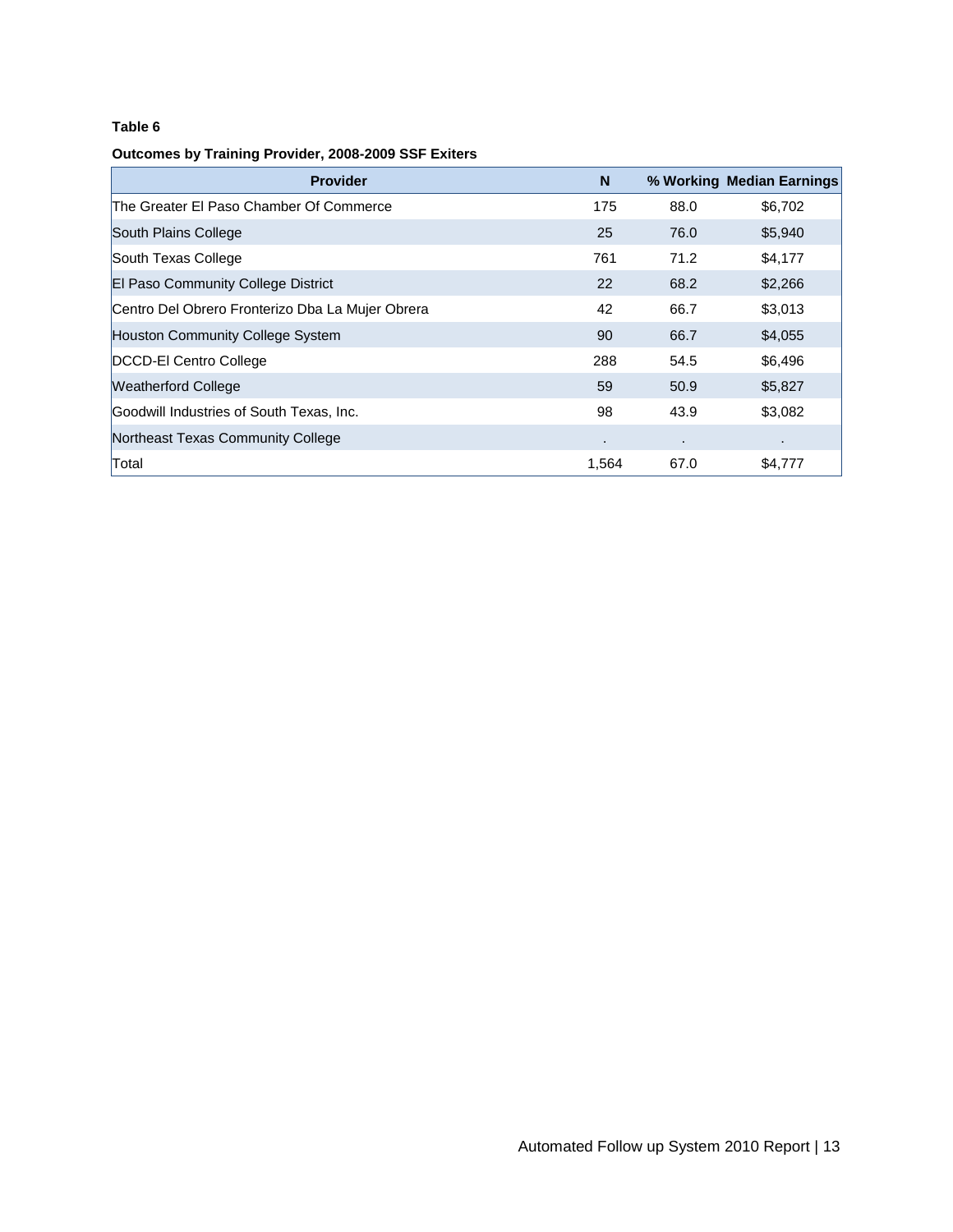# **Table 8 Higher Education Dashboard, Self Sufficiency Fund 2008 - 2009 Exiters**

| <b>Summary of Linkage</b>      | N     | $%$ of<br><b>Cohort</b> | <b>Median</b><br><b>Earnings</b> | <b>Higher Education Enrollment By Institution Type</b> | N  | $\frac{9}{6}$ |
|--------------------------------|-------|-------------------------|----------------------------------|--------------------------------------------------------|----|---------------|
| Working Only                   | 977   | 62.5                    | \$4,858                          | Community and/or Technical Colleges                    | 83 | 87.4          |
| Pursuing Higher Education Only | 24    | 1.5                     | \$0                              | Public/Private Universities & Health Science Centers   | 12 | 12.6          |
| Working & Pursuing Higher Ed.  | 71    | 4.5                     | \$3,581                          | <b>Total Found Enrolled</b>                            | 95 | 100.0         |
| All Enrolled                   | 95    | 6.1                     | \$1,836                          |                                                        |    |               |
| Not Verified*                  | 492   | 31.5                    | \$0                              |                                                        |    |               |
| Total                          | ∣.567 | 100.0                   | 2,913                            |                                                        |    |               |

| <b>Median</b><br>Earnings | <b>Higher Education Enrollment By Institution Type</b> | N  | $\%$  |
|---------------------------|--------------------------------------------------------|----|-------|
| \$4,858                   | Community and/or Technical Colleges                    | 83 | 87.4  |
| \$0                       | Public/Private Universities & Health Science Centers   | 12 | 12.6  |
| \$3,581                   | <b>Total Found Enrolled</b>                            | 95 | 100.0 |

| <b>Top LWDAs by Enrollment</b> | N      | <b>N</b> Enrolled | % of All Enrolled |
|--------------------------------|--------|-------------------|-------------------|
| South Plains                   | 25     | $\mathbf{r}$      | $\sim$            |
| North Central                  | 59     |                   |                   |
| Dallas                         | 288    | $\overline{7}$    | 2.4               |
| North East Texas               | $\sim$ |                   |                   |
| Upper Rio Grande               | 239    | 6                 | 2.5               |
| Coastal Bend                   | 98     | 9                 | 9.2               |
| Lower Rio Grande Valley        | 761    | 65                | 8.5               |
| <b>Gulf Coast</b>              | 90     | $\cdot$           |                   |

| North Central           | 59  |    |         | <b>Top Public</b><br><b>Postsecondary</b><br><b>Institutions</b> | N  | $%$ of All<br><b>Enrolled</b> | <b>Program of Study</b>                             | N  | $%$ of All<br><b>Enrolled</b> |
|-------------------------|-----|----|---------|------------------------------------------------------------------|----|-------------------------------|-----------------------------------------------------|----|-------------------------------|
| <b>Dallas</b>           | 288 |    | 2.4     | South Texas College                                              | 55 | 57.9                          | Nursing                                             | 19 | 20.2                          |
| North East Texas        |     |    | $\cdot$ | U. Texas-Pan American                                            | 8  | 8.4                           | Liberal Arts and<br><b>Sciences</b>                 | 18 | 19.2                          |
| Upper Rio Grande        | 239 | 6  | 2.5     | Del Mar College                                                  |    | 7.4                           | Allied Health &<br><b>Medical Assisting</b><br>Svc. | 9  | 9.6                           |
| Coastal Bend            | 98  | 9  | 9.2     | El Paso CCD                                                      | 6  | 6.3                           | <b>Teacher Education</b>                            | 8  | 8.5                           |
| Lower Rio Grande Valley | 761 | 65 | 8.5     |                                                                  |    |                               | Criminal Justice and<br>Corrections                 | ⇁  | 7.5                           |
| Gulf Coast              | 90  |    |         |                                                                  |    |                               |                                                     |    |                               |

\*"Not Verified" indicates participants not located through the administrative databases used to document outcomes.